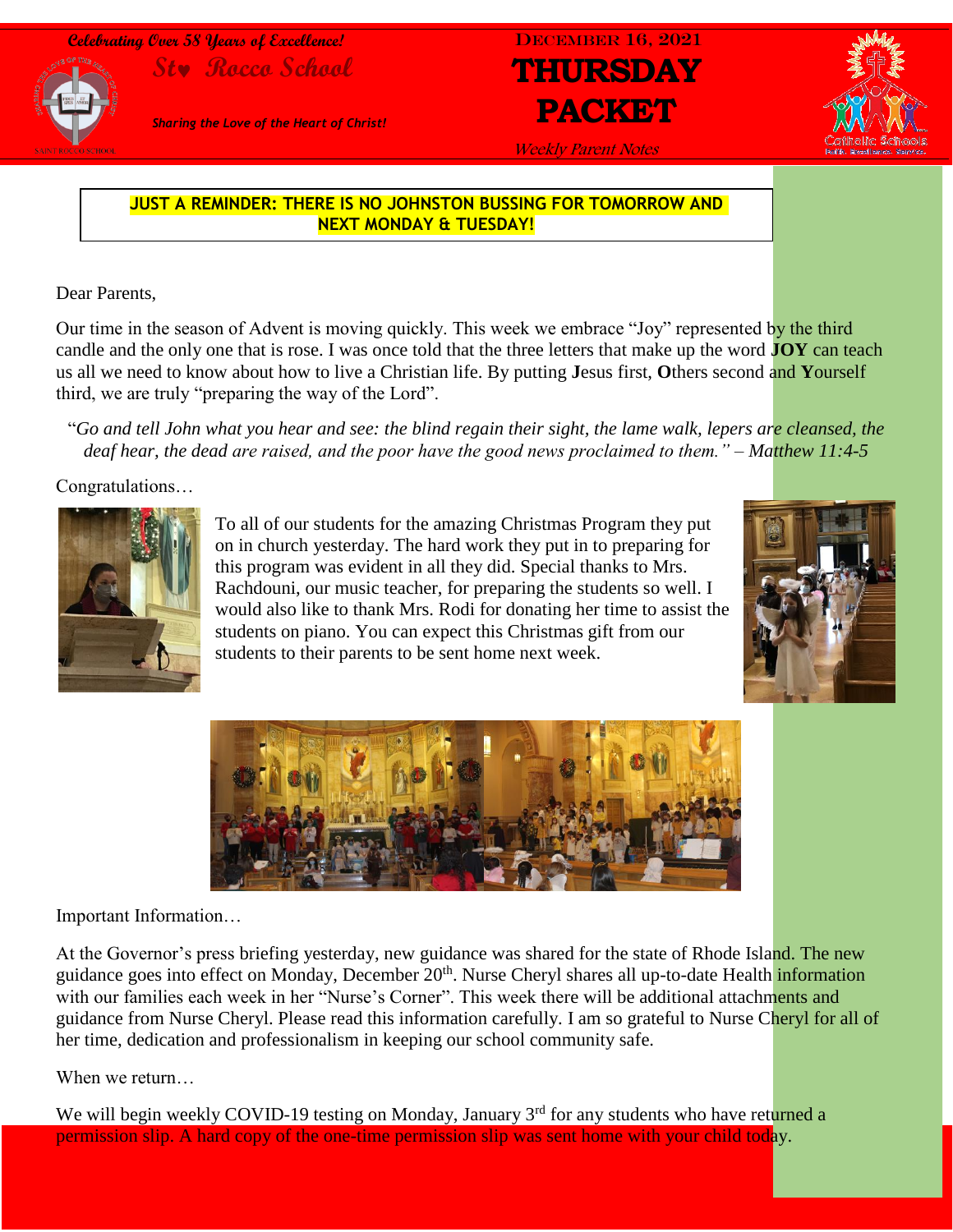Our students in grades PreK3 and PreK4 will follow the mask guidance put out by RIDOH and be required to wear masks anywhere inside the building.

Tomorrow…

Our students in PreK4-4<sup>th</sup> Grade will enjoy time at the Winter Wonderland with their class in Café Rocco. Our Middle School students will have their Winter Wonderland activity afterschool. Thank you to the Parent Association and all of the volunteers for sponsoring this event for our students.

May Advent continue to be a blessed time for all of our St. Rocco School families.

Respectfully,

Regina M. Hand / Principal

### *An Advent Prayer*



During this third week of Advent, let us pray:

O God of wonder, as we are busy preparing for Christmas, help us prepare our hearts for Jesus. We are grateful for your simple words of hope and the gift of new life in the Christ child.



May we follow the true light of Jesus that shines for all people through the darkness of sin and sorrow.

We ask this through Christ out Lord.

Amen.

j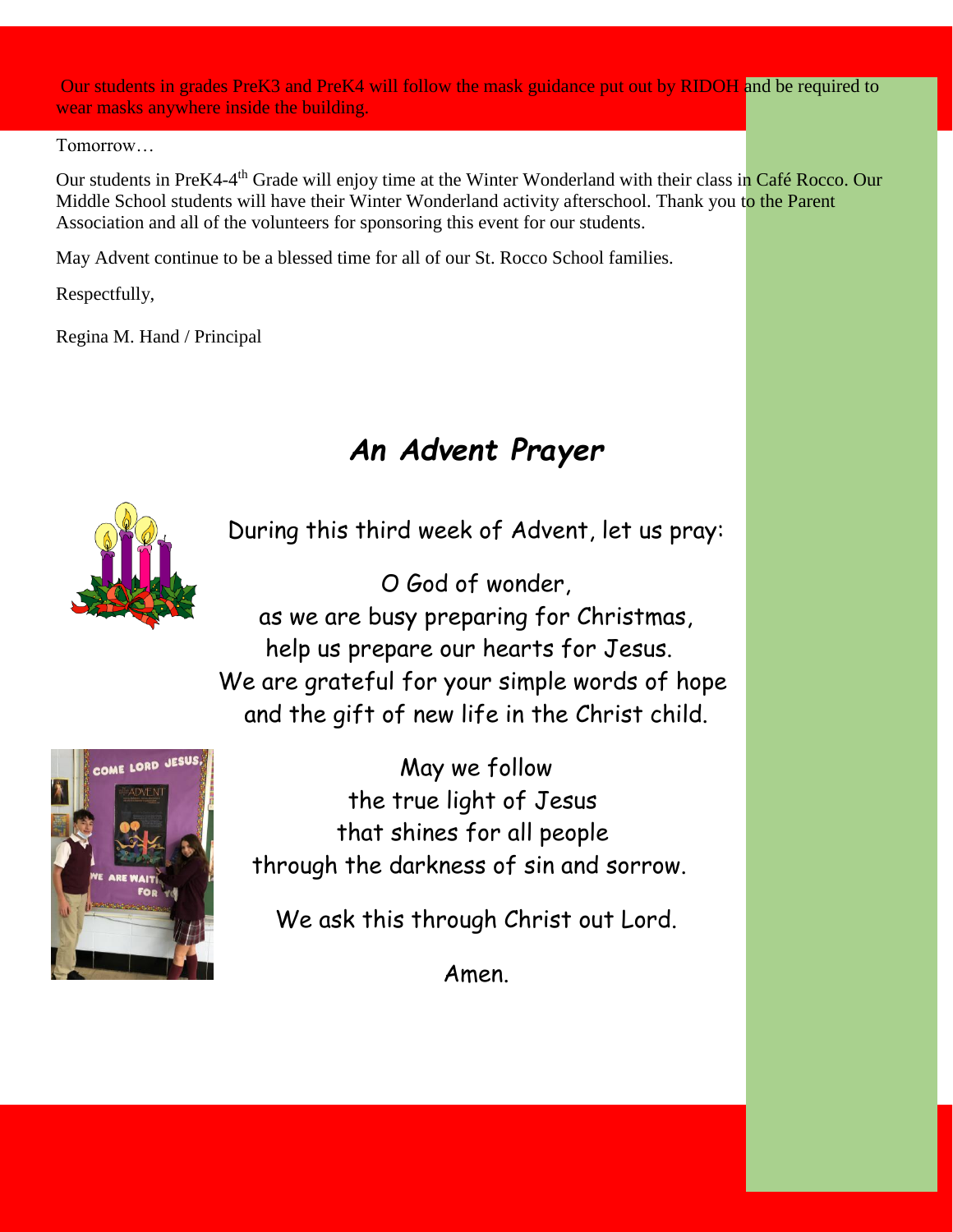# Classroom News

#### **MIDDLE SCHOOL ELA & LITERATURE ~ MISS TRIPP**

We have had a great year so far in middle school Literature and ELA! It has been so nice to get to know the sixth grade students as this is my first year having them. To start our year off we read *Anne Frank* the play where we learned all about Nazi Germany as well as the elements of a play. Students also wrote their own

diary through the point of view of a member of the Secret Annex, we even included the cat! Now we have moved on to reading *Refugee* by Alan Gratz. We are learning about three different refugee situations in three different stages of history. We are excited to continue reading and learn how they may all be connected. In ELA students have been hard at work exploring all the different aspects of adjectives.

In 7th grade, we wasted no time and jumped right into our first book of the year with Malala Yousafzai's memoir *I am Malala*. Students learned about the basics of Islam as well as the geography of Swat Valley and the courage that Malala displayed when standing up to the Taliban. After Malala we moved into a light and fun novel *Stargirl* by Jerri Spinelli. We are still early in and are continuing to make predictions about who Stargirl really is and what she is all about. We are also moving right along with our grammar and have just finished up pronouns!





For 8th Grade, we are right in the middle of Reading *Romeo and Juliet*, the graphic novel version. Students have enjoyed being assigned roles and reading their parts. While we all know the outcome of these two star crossed lovers we are still intrigued to find out just how everything unfolds. 8th grade is now in the middle of our unit on verbs and we are working very hard!

I am looking forward to another great year and all of the exciting things we will be doing!

Grade 8 News ~ St. Rocco School is in the process of sending out the student's transcripts to the appropriate schools of their choosing. Any questions, feel free to reach out to Miss Tripp.



#### Monthly Dress Down Passes

Each month throughout the school year, St. Rocco School will be offering special dress down passes for the month. You may purchase the monthly passes for January  $\sim$  Mondays only for the cost of \$5.00. Deadline for January Passes is December 17<sup>th</sup>. Please place the money in a clearly labeled envelope with the required form your Child's name, grade, along with your payment. (Checks ONLY)

Financial Aid -Applications for financial aid for the 2022-2023 school year have started. You can apply by going on to the FACTS management website. In addition, in order to receive parishioner rate for the 2022- 2023 school year, you must have contributed \$250.00 to St. Rocco Church by December 31, 2021 to receive parishioner rate.